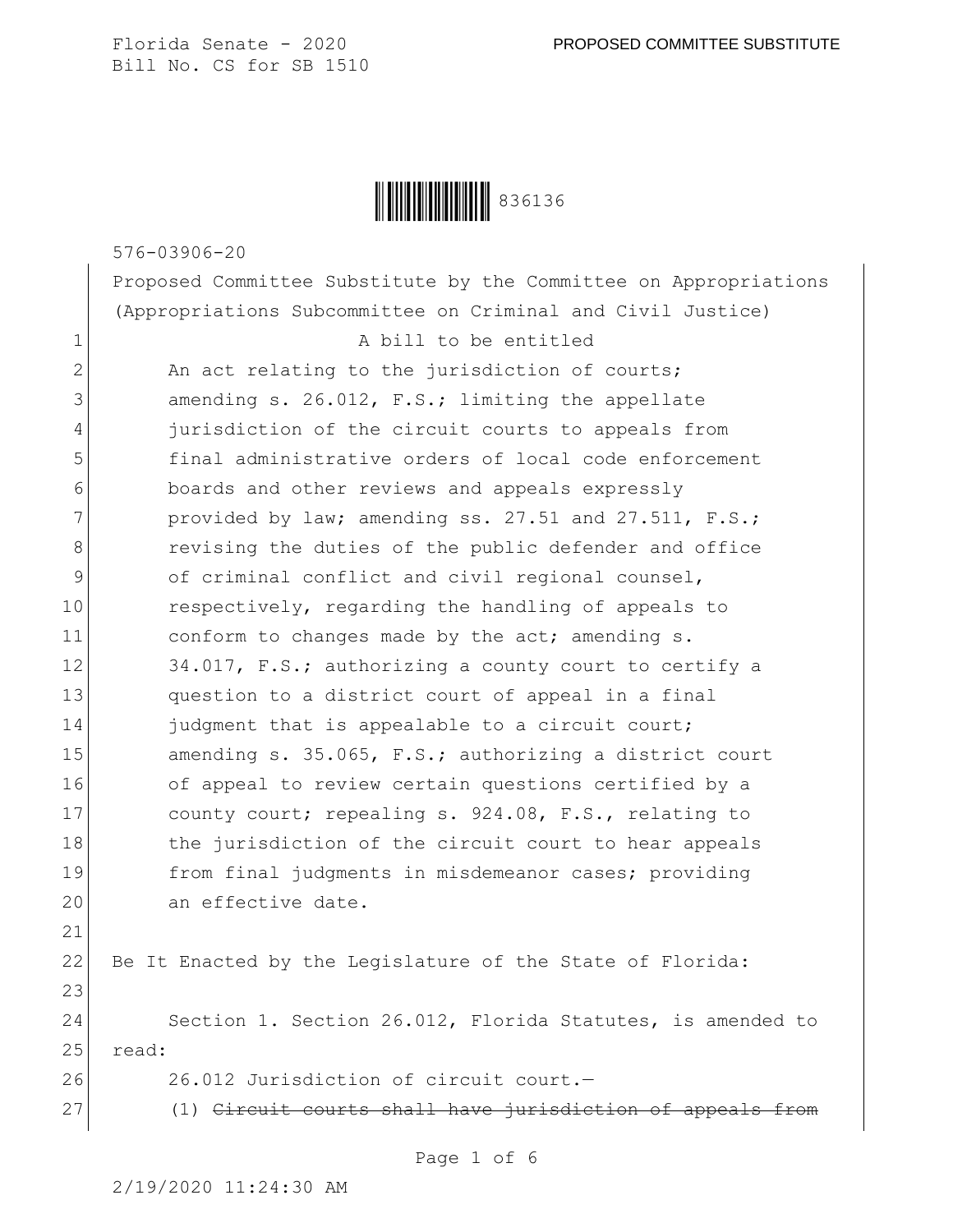## Ì836136,Î836136

576-03906-20

28 county courts except:

29 (a) Appeals of county court orders or judgments where the 30 amount in controversy is greater than \$15,000. This paragraph is 31 repealed on January 1, 2023.

32 (b) Appeals of county court orders or judgments declaring 33 invalid a state statute or a provision of the State

34 Constitution.

35 (c) Orders or judgments of a county court which are 36 certified by the county court to the district court of appeal to 37 be of great public importance and which are accepted by the 38 district court of appeal for review. Circuit courts shall have 39 jurisdiction of appeals from final administrative orders of 40 local government code enforcement boards and of reviews and 41 appeals as otherwise expressly provided by law.

42  $(2)$  Circuit courts They shall have exclusive original 43 jurisdiction:

44 (a) In all actions at law not cognizable by the county 45 courts;

46 (b) Of proceedings relating to the settlement of the 47 estates of decedents and minors, the granting of letters 48 testamentary, quardianship, involuntary hospitalization, the 49 determination of incompetency, and other jurisdiction usually 50 pertaining to courts of probate;

51 (c) In all cases in equity including all cases relating to 52 juveniles except traffic offenses as provided in chapters 316 53 and 985;

54 (d) Of all felonies and of all misdemeanors arising out of 55 the same circumstances as a felony which is also charged;

56 (e) In all cases involving legality of any tax assessment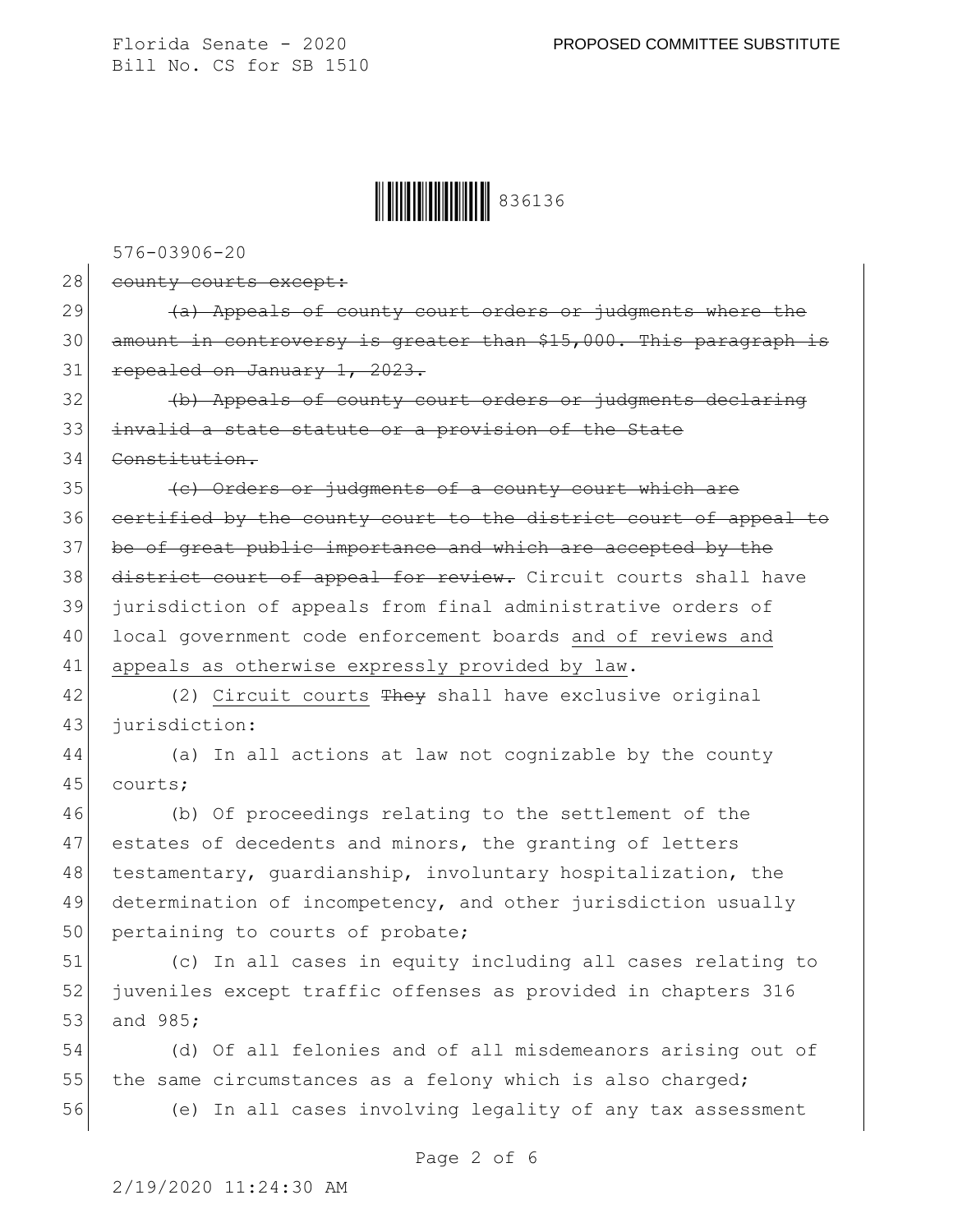Ì836136,Î836136

576-03906-20

57 or toll or denial of refund, except as provided in s. 72.011; 58 (f) In actions of ejectment; and

59 (g) In all actions involving the title and boundaries of 60 real property.

61 (3) The circuit court may issue injunctions.

 (4) The chief judge of a circuit may authorize a county court judge to order emergency hospitalizations pursuant to part I of chapter 394 in the absence from the county of the circuit judge; and the county court judge shall have the power to issue all temporary orders and temporary injunctions necessary or 67 proper to the complete exercise of such jurisdiction.

68 (5) A circuit court is a trial court.

69 Section 2. Subsection (4) of section 27.51, Florida 70 Statutes, is amended to read:

71 27.51 Duties of public defender.-

72 (4) The public defender for the judicial circuit specified 73 in this subsection shall, after the record on appeal is 74 | transmitted to the appellate court by the office of the public 75 defender which handled the trial and if requested by any public 76 defender within the indicated appellate district, handle all 77 circuit court and county court appeals within the state courts 78 system and any authorized appeals to the federal courts required 79 of the official making such request:

80 (a) Public defender of the second judicial circuit, on 81 behalf of any public defender within the district comprising the 82 First District Court of Appeal.

83 (b) Public defender of the tenth judicial circuit, on 84 behalf of any public defender within the district comprising the 85 Second District Court of Appeal.

Page 3 of 6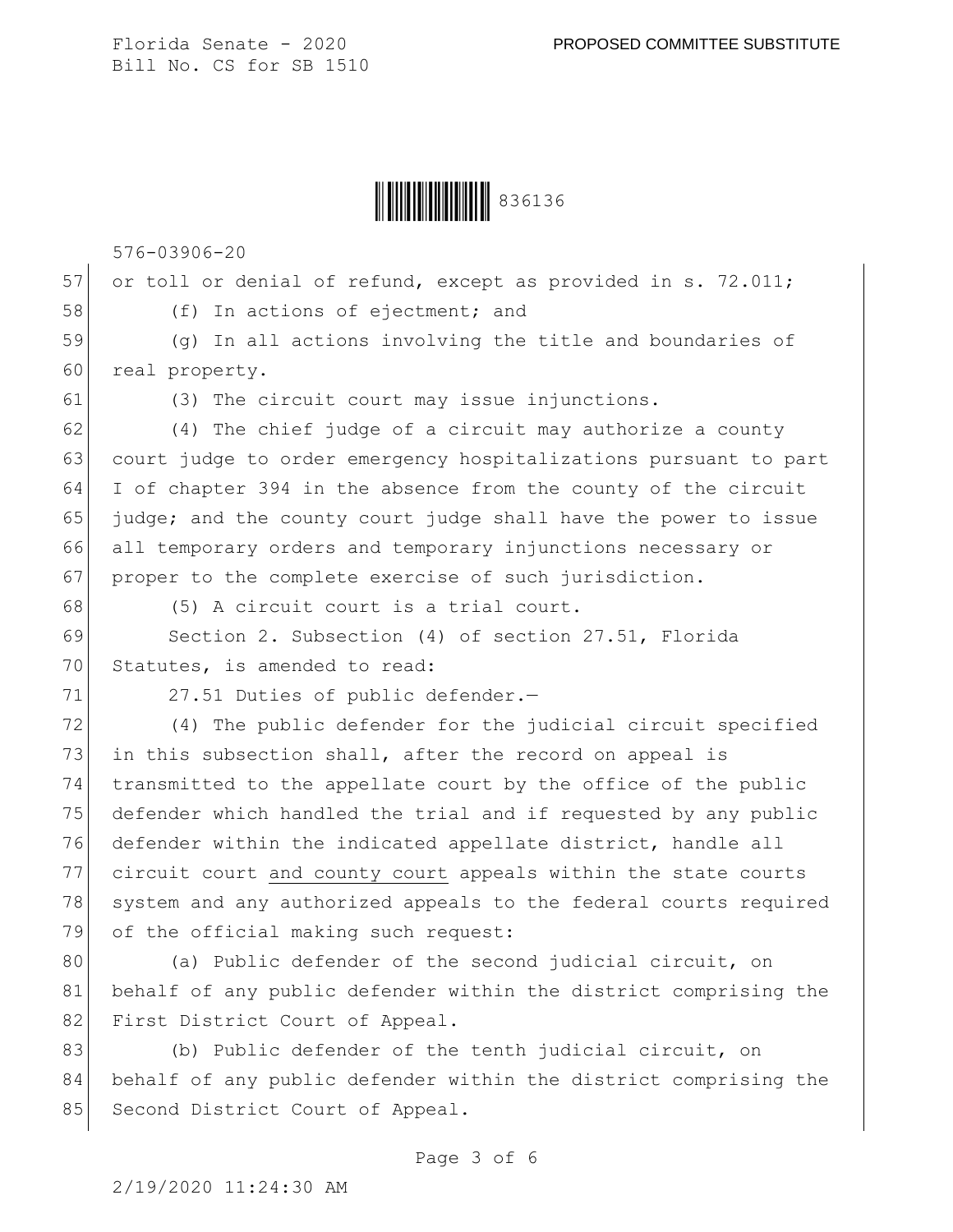## Ì836136,Î836136

576-03906-20

86 (c) Public defender of the eleventh judicial circuit, on 87 behalf of any public defender within the district comprising the 88 Third District Court of Appeal.

89 (d) Public defender of the fifteenth judicial circuit, on 90 behalf of any public defender within the district comprising the 91 Fourth District Court of Appeal.

92 (e) Public defender of the seventh judicial circuit, on 93 behalf of any public defender within the district comprising the 94 Fifth District Court of Appeal.

95 Section 3. Subsection (8) of section 27.511, Florida 96 Statutes, is amended to read:

97 27.511 Offices of criminal conflict and civil regional 98 counsel; legislative intent; qualifications; appointment; 99 duties.—

100 (8) The public defender for the judicial circuit specified 101 in s. 27.51(4) shall, after the record on appeal is transmitted 102 to the appellate court by the office of criminal conflict and 103 civil regional counsel which handled the trial and if requested 104 by the regional counsel for the indicated appellate district, 105 handle all circuit court and county court appeals authorized 106 pursuant to paragraph (5)(f) within the state courts system and 107 any authorized appeals to the federal courts required of the 108 official making the request. If the public defender certifies to 109 the court that the public defender has a conflict consistent 110 with the criteria prescribed in s. 27.5303 and moves to 111 withdraw, the regional counsel shall handle the appeal, unless 112 the regional counsel has a conflict, in which case the court 113 shall appoint private counsel pursuant to s. 27.40.

114 Section 4. Section 34.017, Florida Statutes, is amended to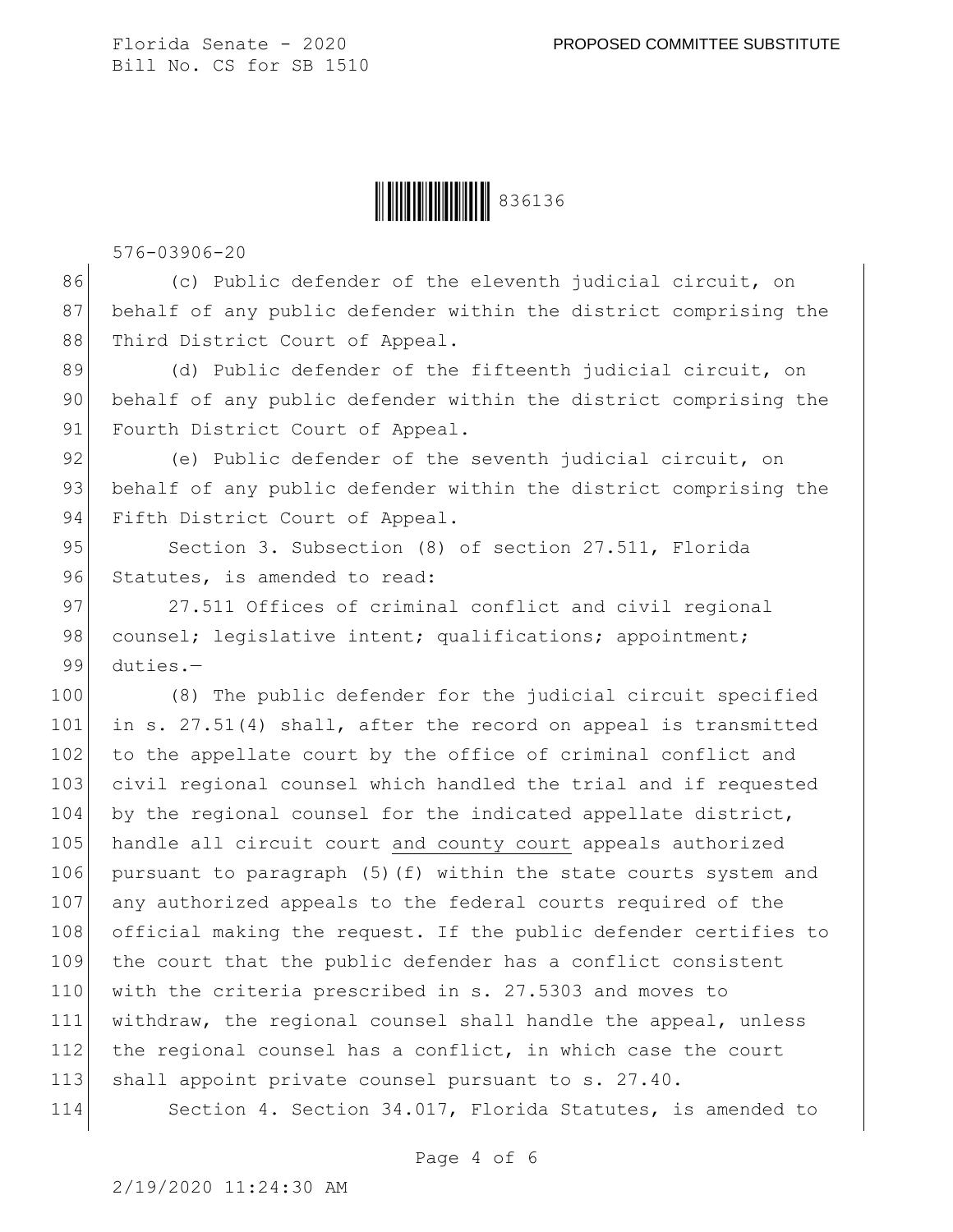## Ì836136,Î836136

576-03906-20

115 read:

116 34.017 Certification of questions to district court of  $117$  appeal.-

118  $(1)$  A county court may  $\frac{1}{15}$  permitted to certify a question 119 to the district court of appeal in a final judgment that is 120 appealable to the circuit court if the question may have 121 statewide application, and:

122 (a) Is of great public importance; or

123 (b) Will affect the uniform administration of justice.

124 (2) In the final judgment, the trial court shall:

125 (a) Make findings of fact and conclusions of law; and

126 (b) State concisely the question to be certified.

127 (3) The decision to certify the question to the district 128 court of appeal is within the sole discretion of the county 129 court.

130 (4) The district court of appeal has absolute discretion as 131 to whether to answer a question certified by the county court.

132 (a) If the district court agrees to answer the certified 133 question, it shall decide all appealable issues that have been 134 raised from the final judgment.

135 (b) If the district court declines to answer the certified 136 question, the case shall be transferred to the circuit court 137 which has appellate jurisdiction.

138 Section 5. Section 35.065, Florida Statutes, is amended to 139 read:

140 35.065 Review of judgment or order certified by county 141 court to be of great public importance.-Pursuant to s. 34.017, a 142 district court of appeal may review any order or judgment of a 143 county court which is certified by the county court to be of